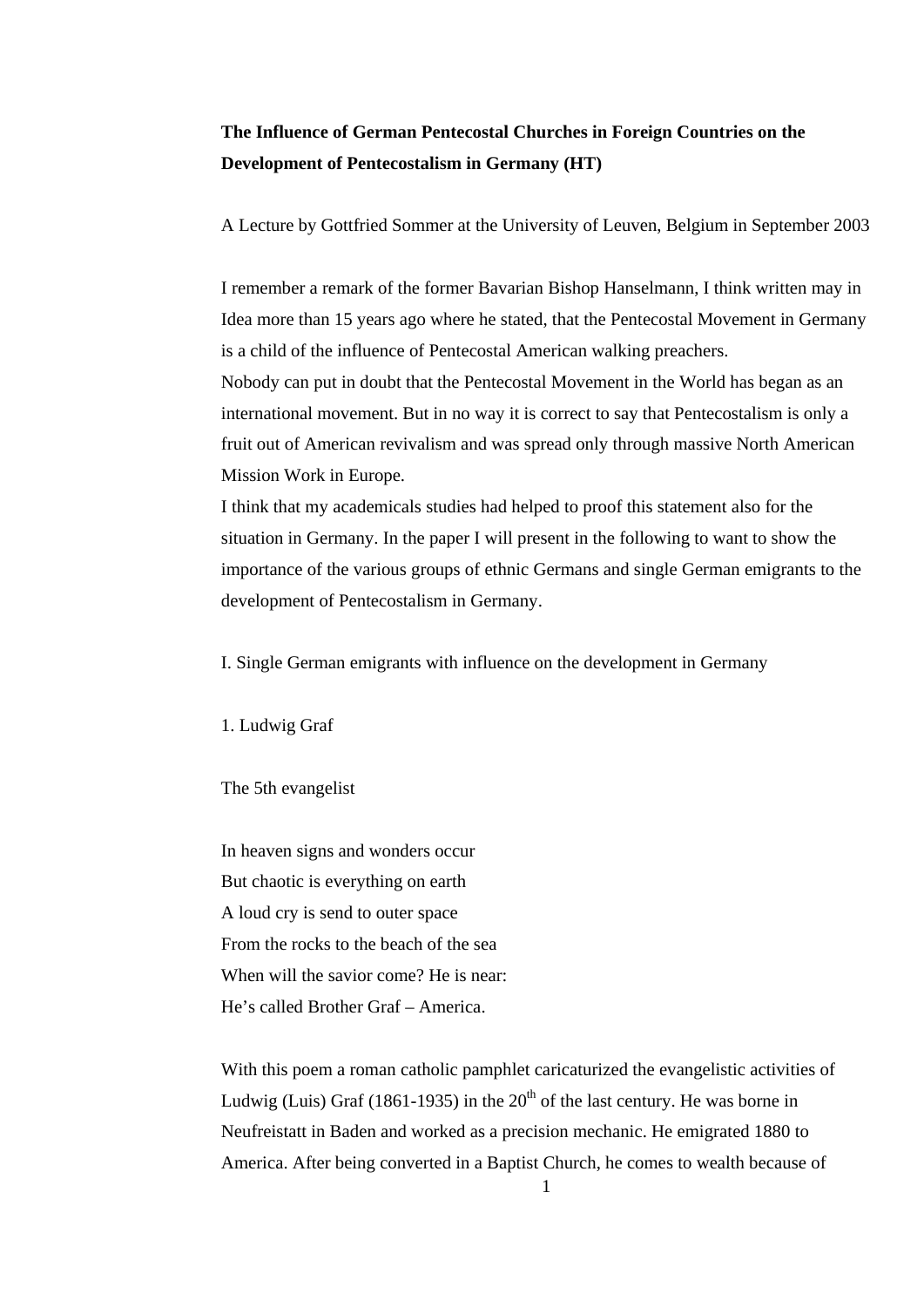trading with bicycles and weapons. After joining a Mennonite church, he found his way to the Pentecostal movement. Working together with the well-known female evangelist Maria Woodworth-Etter, he led a relief organization for German children after World War I. in connection with the Mühlheimer Movement.

Through this contact, he comes 1922 back to Germany, working as an Evangelist in the Mark Brandenburg, in Silesia, Saxony and Hamburg. Invited form a preacher with the name Heinrich Wehler, he evangelized in Königsberg in Eastern Prussia in Königsberg. It is claimed, that in a time between three and four month up to 4000 people converted to Christ. True is that the later Elim church in Königsberg, which has its roots in this revival was the largest German Pentecostal church until our times. From this area, many refugees fled after World War II to Western Germany, normal members but also church leaders and filled and influenced the growing Pentecostal churches there.

The service of Luis Graf was often controversial, but he was an remarkable example of an emigrant with German roots who brought Pentecostalism with a strong emphasis of signs and wonders to his former home country.

## 2. Marie Primmer

At the end of the 19.century a lady with the name Marie Pfrimmer emigrated to the United States where she must have been a witness of the beginning of the Pentecostal movement in Los Angeles. She realized that her experience was something which she must give the people of her former home village. But she didn't wanted to go back to Germany, because she was more than 50 Years old an the travel across the Atlantic takes about two weeks on sea. But 1925 she had a vision, she saw Jesus riding on a wide horse, saying to her very friendly: "My child, go to Germany, I will be with you!" So she went to her very little home village in the Hohenloher Land in Württemberg where she stayed about two years, singing Pentecostal songs and giving testimonies about here experience with Jesus. So a little Pentecostal association was founded. Being a woman, she didn't wanted to lead this church. After her return to the United States, she informed a Pentecostal organization there (the name of this organization is unknown) to send a pastor to the village called Weckhof to lead the little church. Nearly all of the inhabitants of the little village became members of this church which was also very effective in evangelizing the surrounding area. Marie Primmer was not a Missionary who was sent by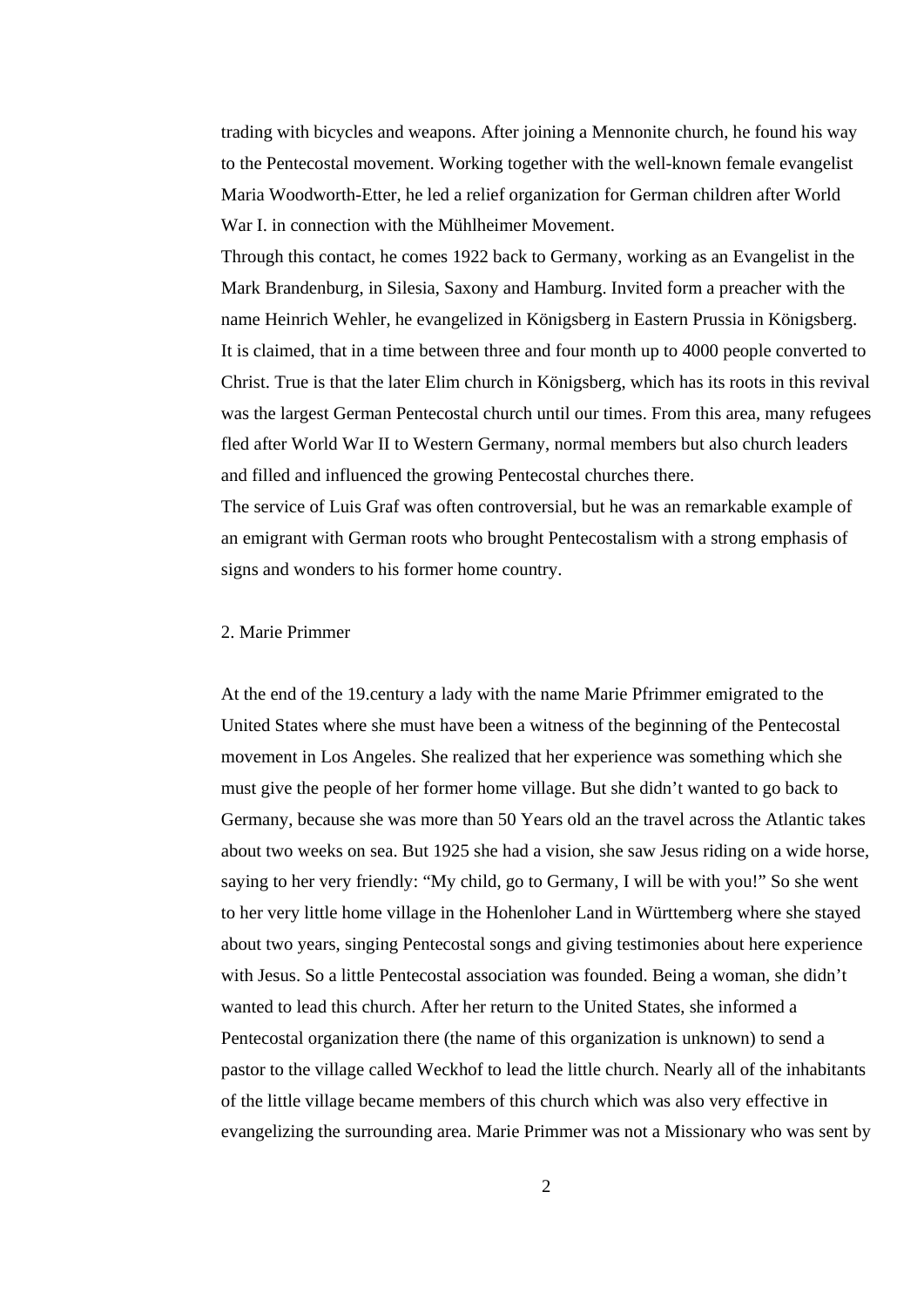a Pentecostal Mission organization but an individual with a personal vision and a longing, to give her experienced to her old home village .

#### 3. Herman Lauster

.

Herman Lauster was the founder of the Pentecostal Church of God (Cleveland) in Germany. Coming from pietistic background in Germany, he found after emigration his spiritual fulfillment in the Church of God Movement in the USA. From there he went back to Germany 1936 with an individual call from God to evangelize his home country.

#### II. The influence of Revivals in Eastern Europe

1. The geographical aspect

#### a) Pentecostalism among Baltic Germans

The Pentecostal message reached Latvia early. As we gather from the British Pentecostal periodical *Confidence*, E. Patrick developed a mission work mainly amongst Baltic Germans at the start of the 20<sup>th</sup> century. Eleanor Patrick was an English women who had been fascinated by revivalist preachers Torrey and Inwood. . According to her own testimony, she received the sign of tongues during meeting with A.A. Boddy in Hamburg in December, 1908. <sup>(18)</sup> She had worked at a mission in Frankfurt, visited Russia in 1909 spending time in Revel (now Tallinn, Estonia), Riga and Dwinsk (now Daugavpils, Latvia) and Witevsk (Belarus). She reported back to the pioneer of British Pentecostalism, Alexander A. Boddy. E. Patrick claimed that 200 people were converted within two months of her ministry. (19) In 1911, Patrick wrote to A.A. Boddy that she recruited a German deaconess to take on some of the work in Riga, but G. Rabe is mentioned as leader of the work.

Patrick moved to Libau (now Liepaja) where the Town Council allowed her to use a hall with 700 seats free of charge. She also noted that a German evangelist, Eugen Edel, had preached in Riga and Libau.<sup>(20)</sup> The report continues: "H. Rabe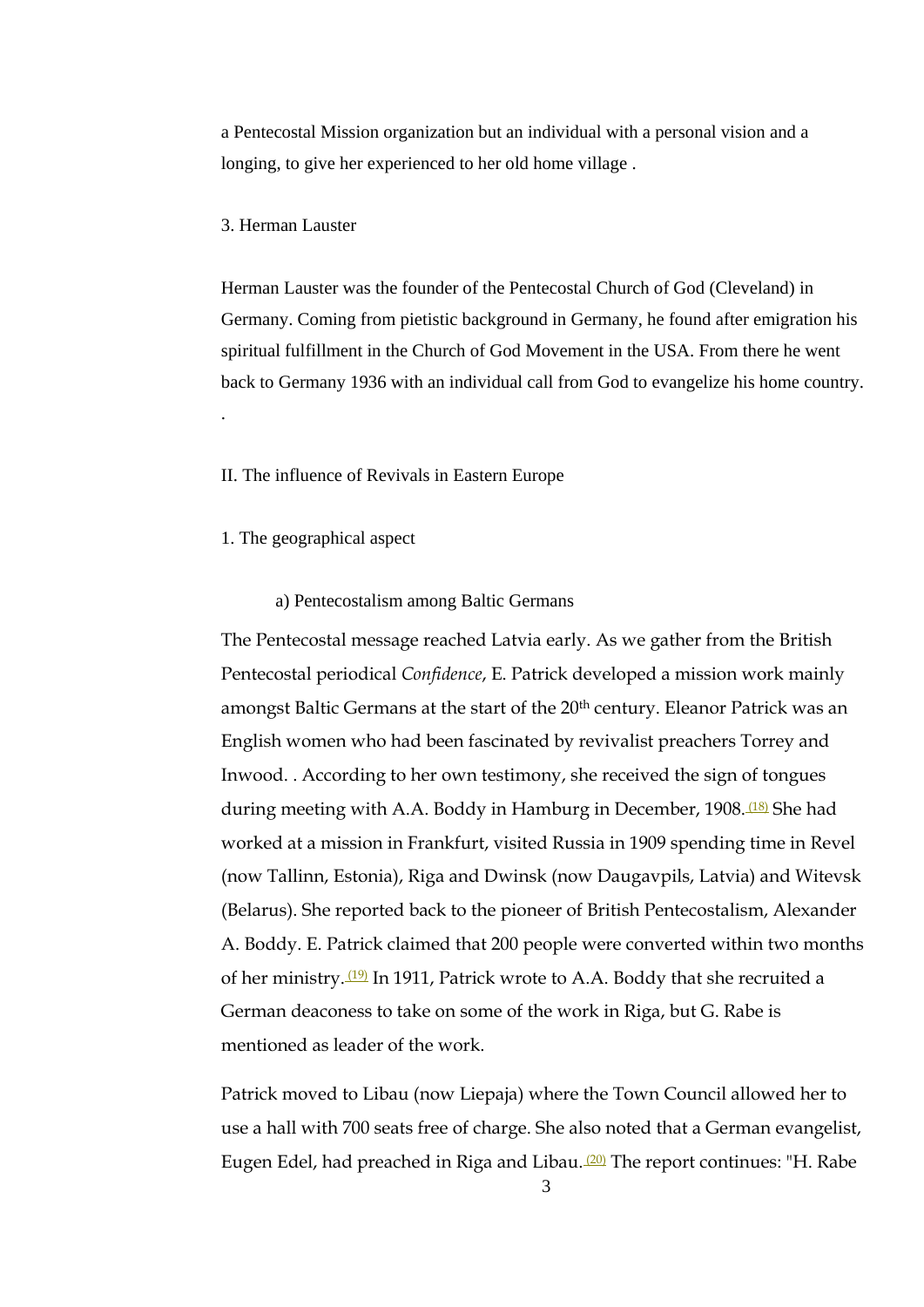(brother of Riga Rabe) is doing a wonderful work. He was converted and received his baptism in our Frankfurt work, and works in the power of the Spirit." (21) Later Patrick moved further to Dwinsk, and Witebsk then settling in Saratov, Russia.

It can be taken for granted that the service of Eleanor Patrick and her work in the Baltic States must have had remarkable influence on the development of the work of Heinrich Vietheer, to later founder of the Pentecostal Elim Church movement. He worked with E. Patrick in Frankfurt, but also traveled to the Baltic States, preached there and was Eyewitness of the revival in this whole area. It is interesting that he mentioned a visit in a remote region in Estonia, where many years before the Pentecostal outpouring in Los Angeles a very enthusiastic Revival had taken place. When Heinrich Vietheer was preaching there, the Church visitors were coming very close to the altar. When they heard any remarkable truth from the preacher, they clapped in their hands and began to hop and to jump full of joy. So they where called the "Jumpers". (Dittert, Wege und Wunder Gottes 10-11)

A very remarkable person out from the Baltic States is also William Fetler, a German Baptist evangelist from Latvia, later known in America as Basil Mallough. Although he never left the Baptist movement, he was very sympathetic to renewal movements like Pentecostalism, He believed that a 'preacher of the word of God may be only a person who has received the baptism of the Holy Spirit and the gift of preaching." In February 1907 he cited in the Baptist magazine Avots an editorial titled "Pentecost with Signs Following" from the Azusa St. magazine Apostolic Faith. It is interesting that the son of William Fetler, Don Mallough became latter an Assembly of God minister. The wellknown Dr. Oswald J. Smith writes of the revivals taking in the Baltic region: "To describe the scenes that have been enacted by the Holy Ghost in the Salvation Temple at Riga would be simply impossible. For what God has wrought is nothing less than miraculous. Each night the great Auditorium was literally thronged, and, during the closing days, crowded byound capacity, gallery, platform and all, with people standing everywhere. Night after nicht souls came forward for salvation, and the altar was filled over and over again. Great numbers for the first time accepted Christ. Then the power of God fell on the audience. Men and women knelt everywhere, an oh, such prayers!Such tears! In Russian, German, Lettish and English, they pured out their hearts to God. Oh,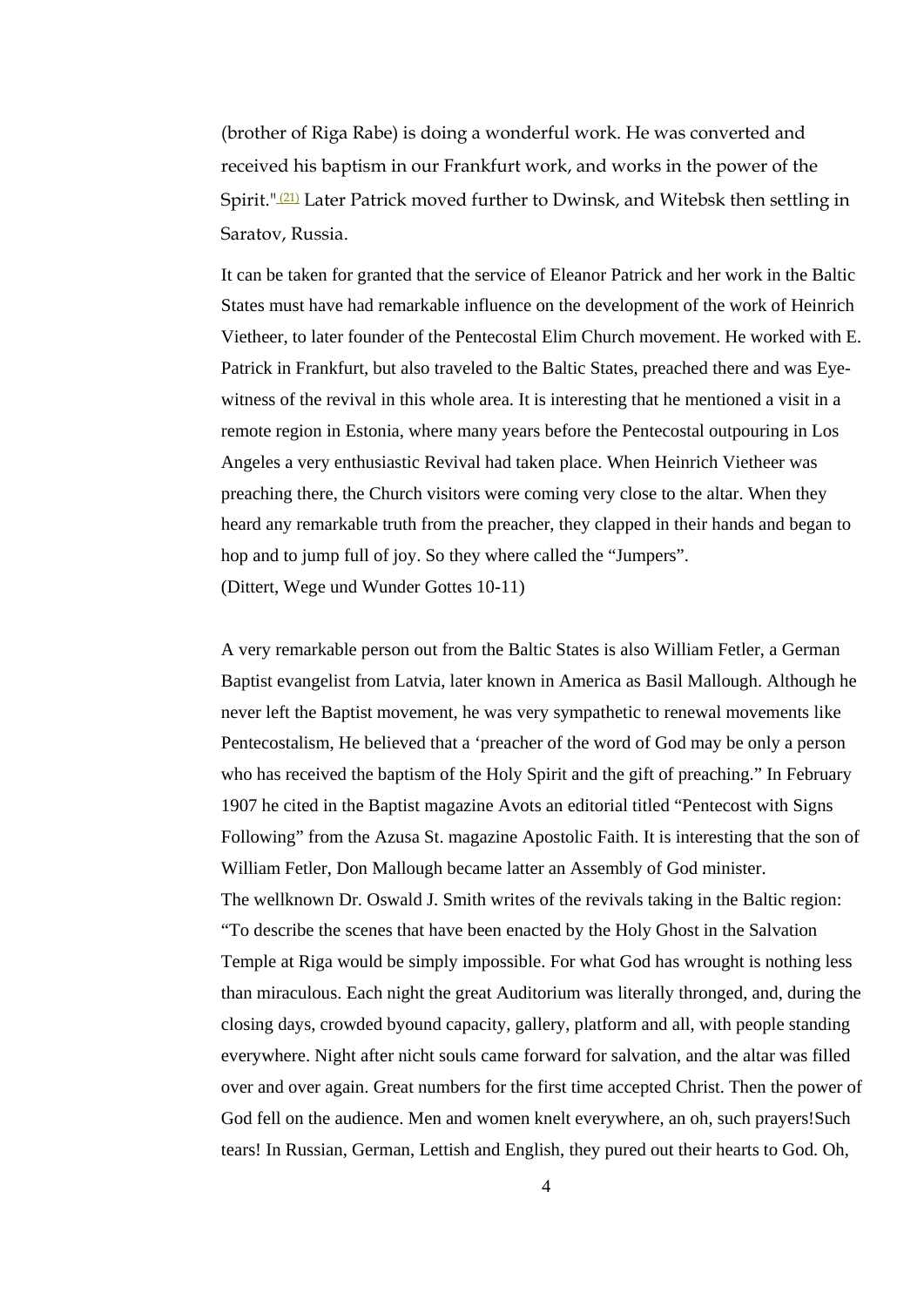what a melting time! How they wept before the Lord! What a joy it was to be in such an atmosphere of revival and to see the Hoy Spirit Himself at work." (Drewitz 6)

b) Poland

-

Not only in the Baltic States and in Russia, but also to Poland revival spread in this time. In Poland it gripped the entire Lutheran church and German (Volksdeutsche) community. In the village of Rajszewo, near Warsaw for example, a Revival Convention was conducted. An estimated crowed of over 2000 people gathered to hear God's word. William Fetler preached on Biblical Baptism by immersion, which lead's to a mass baptism of 364 Persons in the Wisula river.

Following this baptism, the believers separated from the Lutheran church, organized local congregations and formed the Pentecostal Fellowship. These new assemblies of believers were immediately severely molested and persecuted, but they realized thy the Lord confirmed his word with signs and miraculous healings with and without laying on of hands. (Drewitz 7)

The Pentecostal Church organization in Poland, which originated from this revival , called "Association of the church of Christians of the Evangelistic Faith" mainly consisted out from ethnic Russians. But the German Branch after all consisted out of 1500 members out of the 26500 overall members of the Pentecostal movement of Poland. (Dietze, Schwimmgnade, nicht Knöchelgnade S. 30).

It is remarkable that Arthur Bergholz, Pastor of the German Pentecostal Church in Lodz, has been some Years president of the whole Pentecostal Movement in Poland (Jeske, Erweckung oder Revolution, S. 54)

c) Slavonia (pre-World War II Yugoslavia)

- Beschka Area: Mühlheimer Convention –> Stundisten –> Baptism through Assemblies of God –> Two Pentecostal Movements
- Hundreds of Members, dozen's of leaders -> Flight to Austria and Germany -> emigration to Canada and USA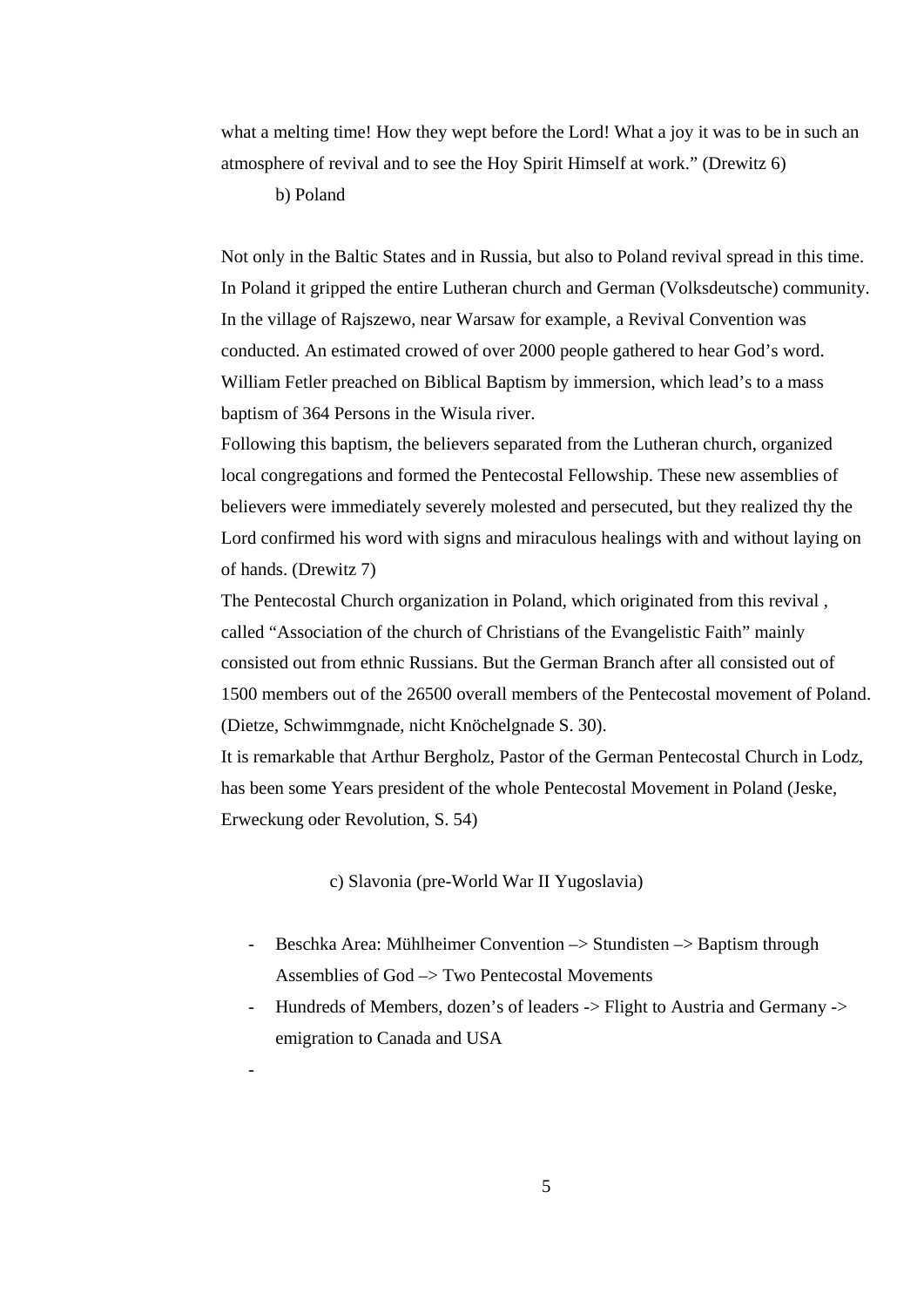2. The importance of the German East European Pentecostals for the Movement in Germany

#### a) Church founding

After the great Exodus of German Inhabitants from the former German provinces and after the flights of the German minorities out of the traditional areas of German settlements in Eastern Europe the former Church leaders went also to Western Germany. Here they not only supported existing Pentecostal Churches (Elim-Churches etc.) but also founded new once (f.ex. Arthur Bergholz near Bremen, Gerhard Krüger in many cities in Northern Germany)

## b) Teaching

A constant danger for religious groups that emphasized the supernatural was the tendency towards extremisms. Overemphasis of spiritual themes and strict behavioral codes began to plague early Pentecostal ministers in Eastern Europe. Consequently, some of the problems early workers faced in the villages were created by heretical teachers. Oscar Jeske, a Polish national but ethnic German and one of the first students of the Bible Institute in Danzig, tells of a serious heresy that threatened his church in Lodz. A Pole named Muraschlo became influenced by the mystical aspects of Pentecost, shaved his head and traveled from village to village explaining ht e"mysteries" of the Book of Revelation, and advocating polygamy and other unorthodox doctrines. Jeske and other leaders were able to refute the teachings Muraschlo from the Sriptures, after their training at the Bible school. He said: "If the Bible school had not come into existence fanatics file Muraschko could have turned whole districts into chaos with their so called spirituality.

In the time of the reconstruction of the German Pentecostal Movement after World War II, the influence of the German Pentecostal Leaders out of the east in establishing solid opportunities for teaching and training was immense, and goes further than the effort of these German Pentecostals who have been from the Mühlheimer Movement or have been under the influence of the Swedish Pentecostal Movement with its tendency of short term Bible courses.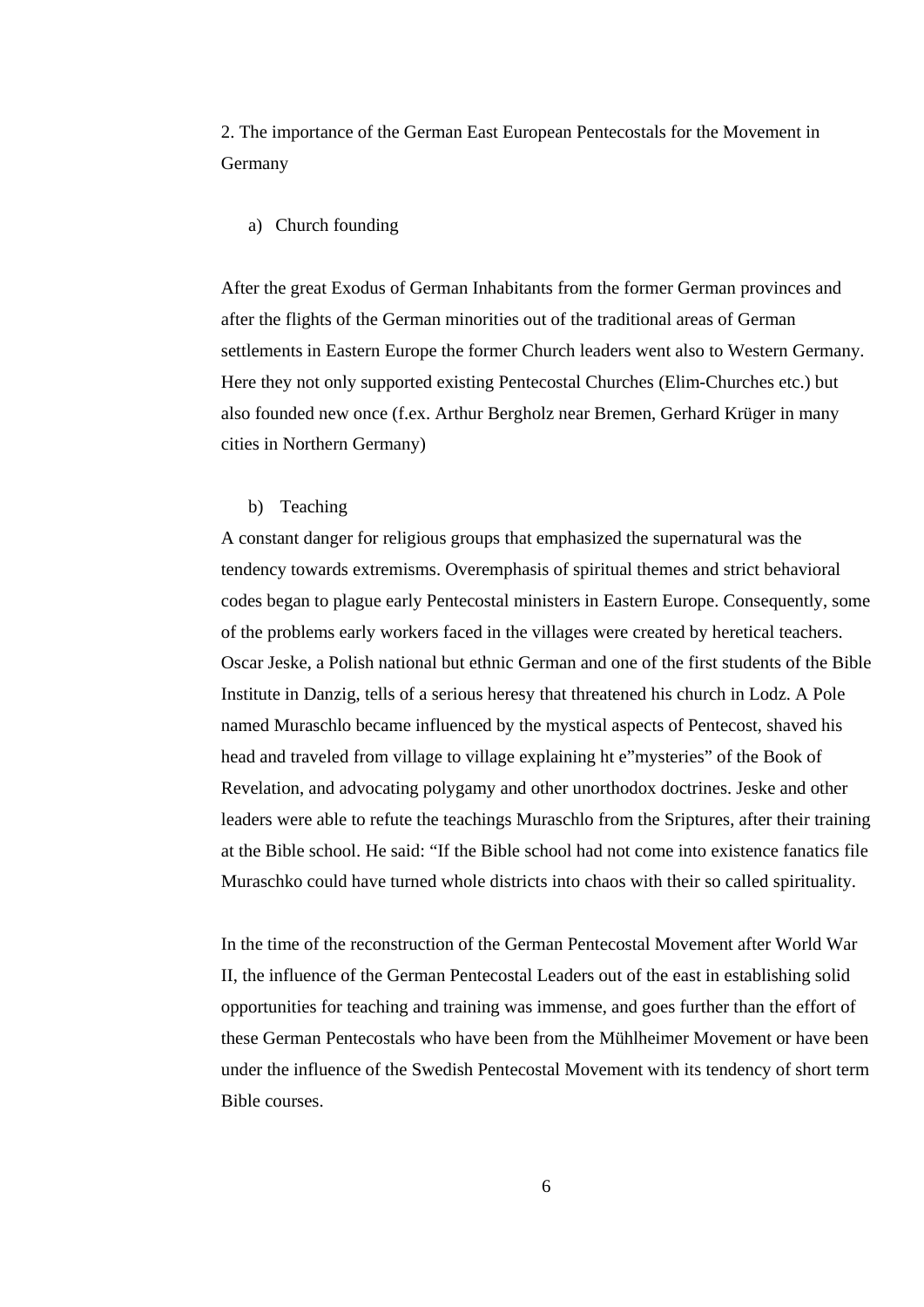We must also realize that the first Pentecostal bible school, where German was tuition language, was the Danzig Institute of the Bible, founded by G. Herbert Schmidt, an ethnic German born in Annapol, Wolynia. 1919 Schmidt received appointment as an Assemblies of God missionary to Poland, were he engaged in relief work and evangelism. Returning to the U.S. in 1925, he asked the Assemblies of God for permission to start a Bible institute, but they declined due to heavy financial pressures for other mission projects. Together with Paul B. Peterson, a former missionary to Russia he organized the Russian and Eastern European Mission (REEM). It worked in close collaboration with the AG until 1940.

1929 Schmidt returned to Poland and on March 2, 1930, the Danzig Instytut Biblijny opend in the Free City of Danzig, the first Pentecostal Bible institute in Eastern Europe (Gee, 770). Schmidt served in the early years as dean, Gustav Kinderman, also an ethnic German from Poland, as interpreter and part-time teacher (Salzer 10). Later Leaders of many Pentecostal churches from various Eastern European countries get their education at Danzig, some very remarkable of them were Germans, who served to a large extend the reconstructed Pentecostal churches in Western Germany after World War II.

 The realization of the importance of long term biblical training helped was a strong encouragement to establish a Bible School in Western Germany after the World War, were also the man like Gustav Kinderman and Arthur Bergholz played an important role.

## c) Mediators between American and German Pentecostals

Because of the relationship of ethnic German leaders like Kinderman and Bergholz with emigrants in the United States and in Canada and because of working together which the Russian und Eastern European Mission with man like Gustav Herbert Schmidt, it was clear, that these man where the ideal mediators between American and German Pentecostals. And in deed, it was Gustav Kinderman who worked after World War II as field secretary of the Assemblies of God in coordination relief actions for the Pentecostal Churches in Germany. It is said that due to his engagement the Pentecostal World Conferences in Zurich was initiated. Through this conference, the isolation, which had taken part in many circles of the Pentecostal Movements began to get more and more reduced.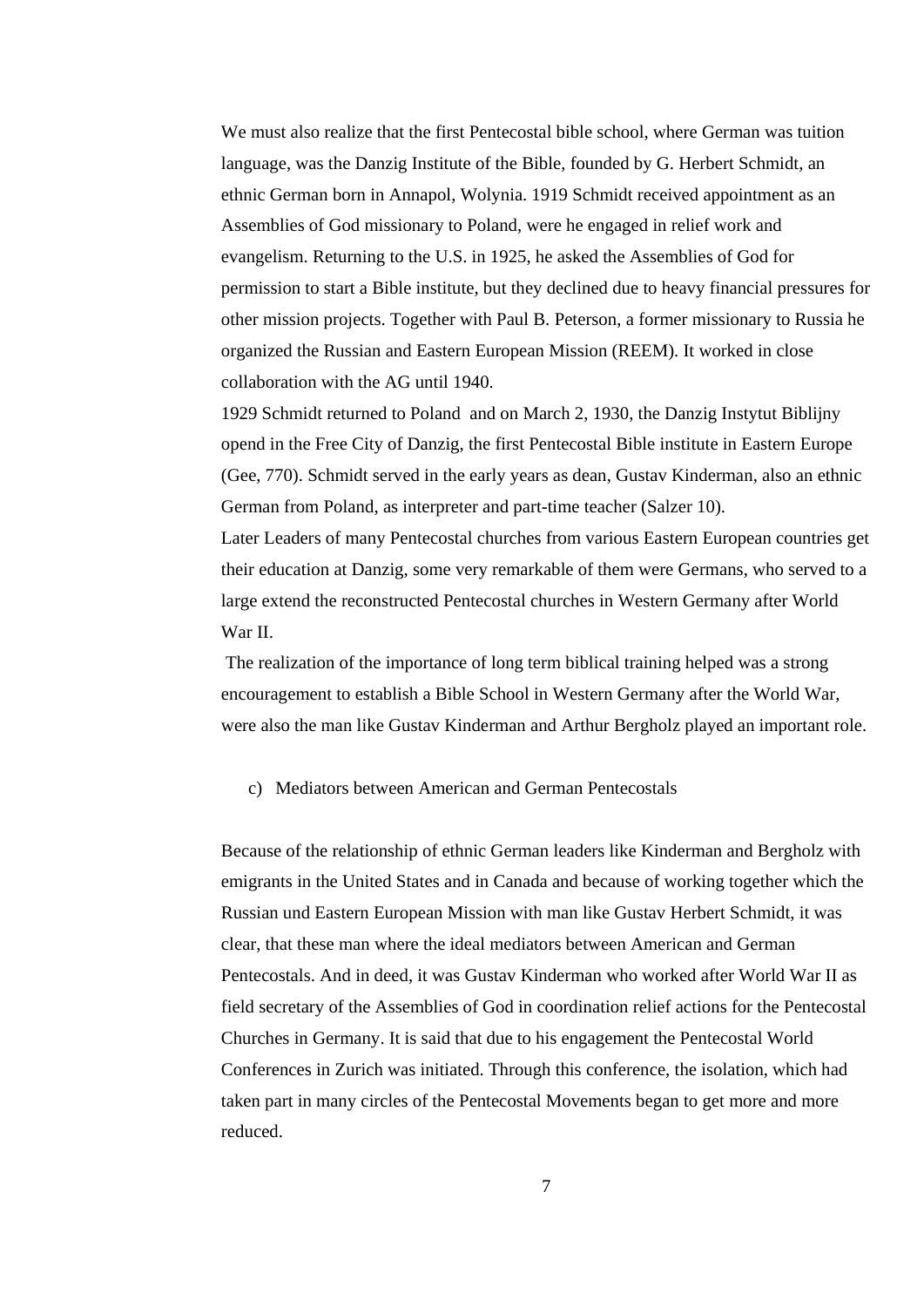#### d) Members

# III. German Pentecostal Churches in North America

## 1. German Pentecostals in Canada

Theo Canadian Encyclopedia identifies German Canadians as Canada's third-lagest ethnic group, after Anglophones and Francophones. Some Germans immigrated to Canada from the German Reich and are known als Reichsdeutsche, many other ethnic Germans came from other European countries and are known as Volksdeutsche. The Canada Census of 1971 listed some 1.317.000 people of German origin. Several church denominations in Canada have been started by German Canadians: Lutherans, Mennonites, Evanglical United Brethren, North American Baptists, Maravians Huterrite and others. Until World War II many of them conducted their services primarily in the German language. (Drewitz: 2)

1919, when the Pentecostal Assemblies of Canada was officially granted its charter by the federal parliament, the German farmers mainly in the provinces of Alberta, Saskatchewan and Manitoba, prayed also for the same outpouring of the Spirit on their own lives and churches, and they received it. This led to the establishing of separate German Pentecostal local assemblies.

The first German Pentecostal Assembly was established in December 1919 in Wiesenthal near Leduc in the province Alberta under the leadership of Reverend Georg Schneider. In the late 1920's and early 1930's again, German people from Eastern Europe immigrated to Canada, many of them had experienced Pentecostal rivals in their home countries.(Drewitz 8)

By 1934 there were 10 German local assemblies in the province of Alberta. (Drewitz 9). But also other provinces experienced the founding of German Pentecostal churches so Manitoba, Saskatchewan and Britisch Columbia.

At July 8, 1940 the first conference of the German Pentecostal churches in Canada was held in Leduc, Alberta to form a national branch conference. There were nine ministering